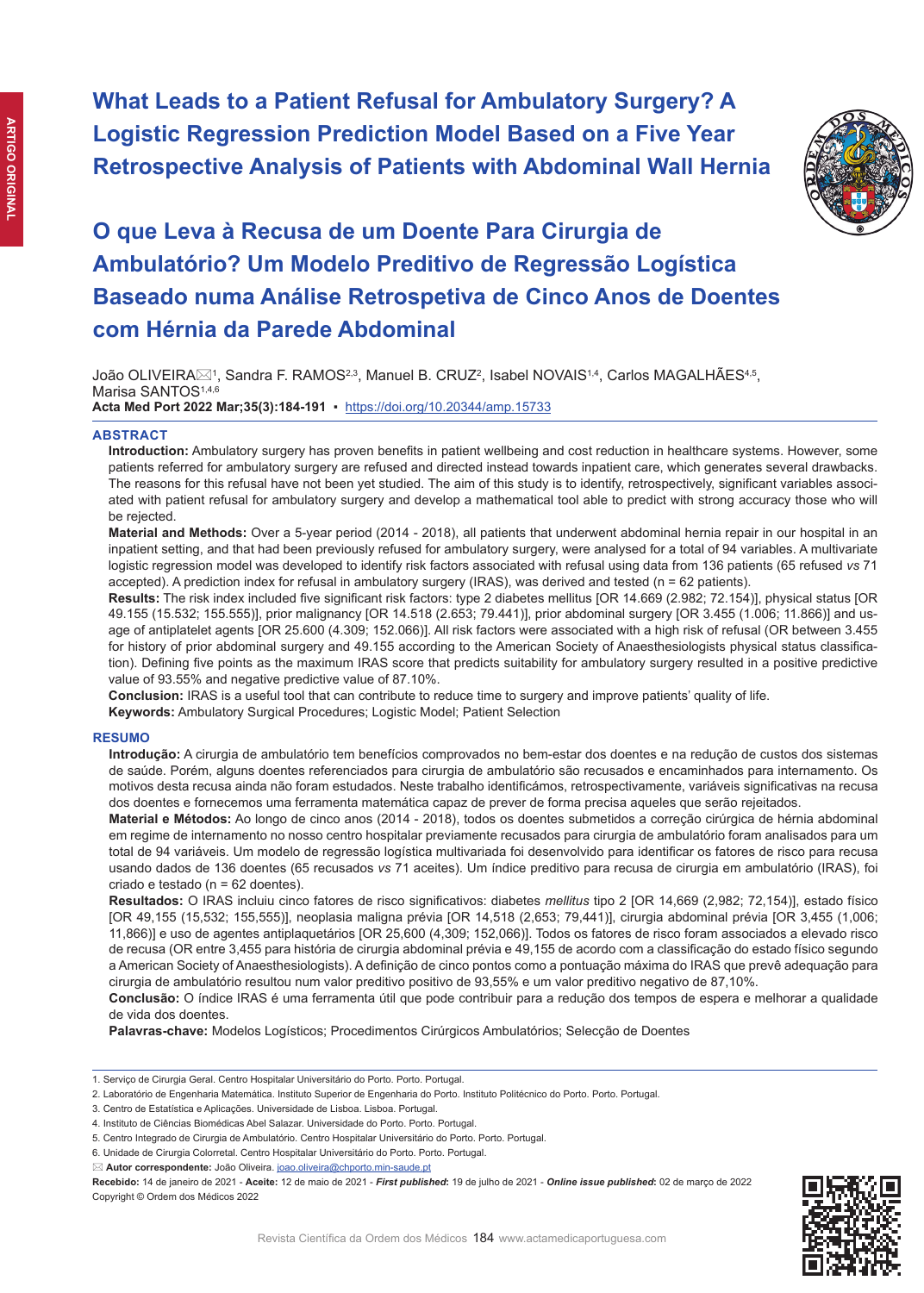#### **INTRODUCTION**

Ambulatory surgery has grown in developed countries in the last 50 years and it has increasingly become more established in developing countries as well. $1-3$  It is considered a safe, efficient and cost-effective level of care contributing to patient satisfaction and improved quality of life.<sup>4-6</sup> Patients initially proposed for ambulatory surgery across the different medical specialties can be rejected and redirected to inpatient care. This imposes a delay in the resolution of the patients' condition with added days of morbidity, increased loss of both working days and healthcare costs.

Refusal of a given patient is a medical decision and relies mostly on anaesthesiologists or surgeons that conduct the preliminary medical assessment. Although efforts have been made to conduct a pre-operative assessment and patient preparation prior to ambulatory surgery, there are no defined guidelines to reject a patient based on his/her clinical information.<sup>7</sup>

A tool that can predict with a reasonable amount of accuracy which patients will be accepted or refused for surgery in the outpatient setting, can be an important aid for the initial referral by both primary care specialties or other medical specialties that can also refer patients. In this way, the clinician would be more supported and empowered in deciding if the initial referral should be made to either outpatient or inpatient care, which is beneficial to both the patient and the healthcare system. The possibility to take a more informed decision would deliver quicker and safer solutions to all patients, thus decreasing the burden of disease and improving the clinical management.

The aim of this study is to propose a statistical methodology to identify which variables best predict whether a patient is likely to be rejected or accepted for ambulatory surgery and to develop a risk score to predict the refusal of a given patient by using a registry of patients that have been referred for ambulatory surgery.

# **MATERIAL AND METHODS Database and study population**

A retrospective observational study was conducted at our centre from the 1<sup>st</sup> January 2014 to 31<sup>st</sup> December 2018 (five years) in accordance with the specifications and approval from the local ethics committee. During this period, all the adult patients (age ≥18 years) undergoing elective abdominal wall hernia surgery in inpatient care were analysed 1593 patients). The authors implemented a 1:1 study consisting of an equal size between refused and non-refused patients for ambulatory surgery.

Based on the clinical records, those that were initially proposed for ambulatory surgery and refused, and ultimately undergoing surgery in inpatient care (78 patients), were selected for further analysis. Among these, 13 patients were excluded due to social reasons and were rejected from further analysis. Therefore, a total of 65 patients were included in our study sample in the refusal group.

Among the group of patients that underwent elective abdominal wall hernia surgery in the ambulatory setting during the same 5-year period, a control group ( $n = 71$  patients) were selected by random number generation.



Figure 1 – Flow diagram from the initial time of patient selection to the composition of the final patient samples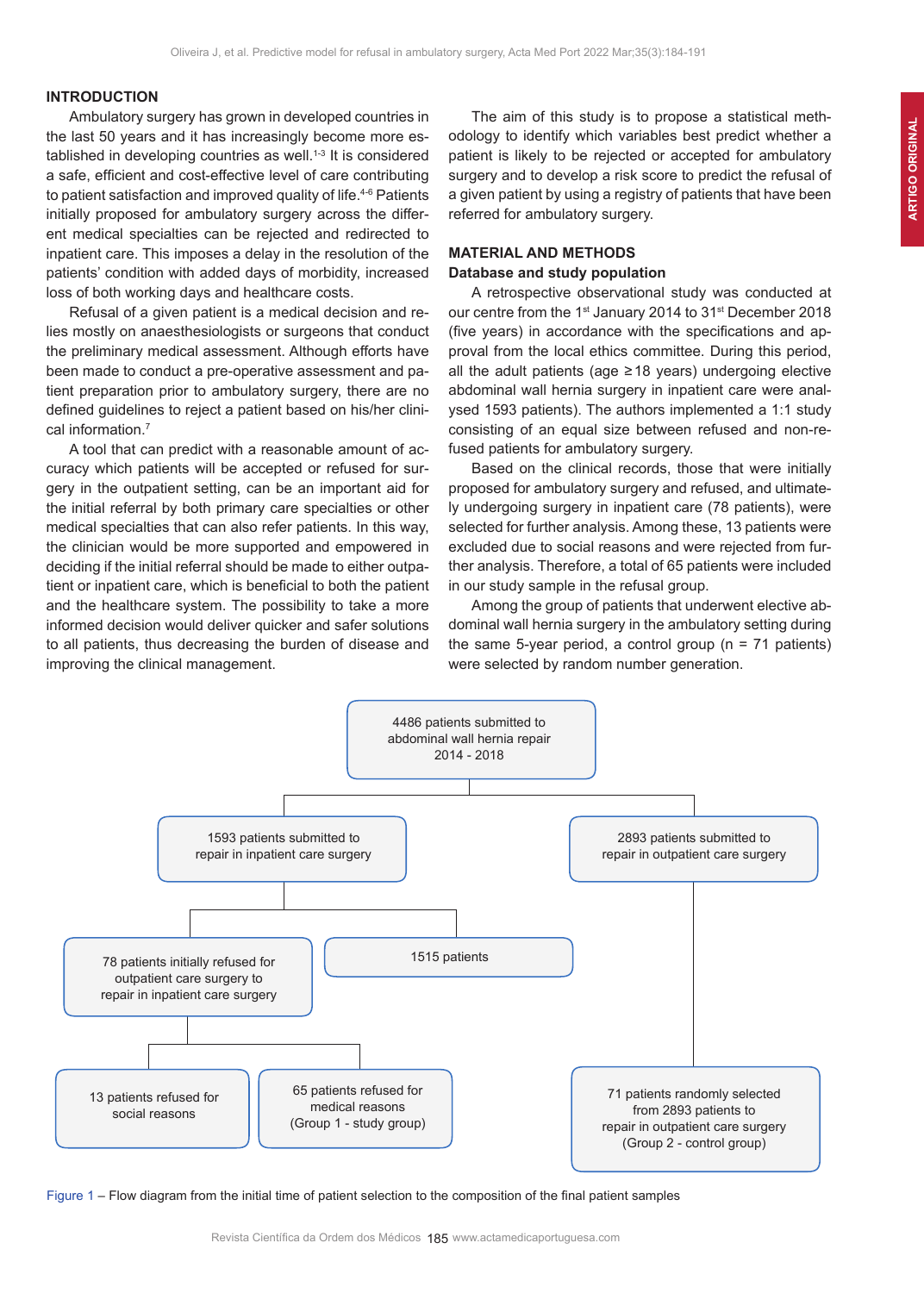Fig. 1 shows the flow diagram from the initial time of patient screening to the establishment of the final patient sample.

A total of 94 parameters, which included data on comorbidities, daily habits, anthropometry, prior surgical record, anaesthetic complications, and other considered relevant were collected from the patient medical record and clinical registries, in both the study and control groups. Additionally, both the reason and the medical specialty responsible for refusal of ambulatory surgery in the study group were gathered.

The reasons for refusal of the 78 patients that had initially been proposed for surgery in the ambulatory setting, and subsequently redirected to inpatient care, were scrutinised. Thirteen patients (16.7%) were rejected due to social reasons, mainly associated with a considerable degree of dependency on others for the daily tasks, in patients that lived alone or that had reduced home support. These patients were excluded from further analyses. Sixty-five (83.3%) patients [50 males (76.9%)] were rejected after being evaluated by the anaesthesiologist (81.9%) or the surgeon (18.1%) and these patients constituted our study group (Group 1)].

The reasons for refusal due to medical reasons were gathered through analysis of the medical records and are presented in Fig. 2. A threshold of 5% was defined, and only reasons that were represented above this limit are shown. In this sense, those who represented more than 5% were: cardiac conditions (21.8%), respiratory conditions (19.2%), obstructive sleep apnoea (13.9%), cardiovascular risk factors (9.9%), difficult orotracheal intubation (7.7%), previous post-operative hemodynamic instability (6.8%) and chronic kidney disease (5.8%). The hernia size was the single rea-

son specified by the surgeon for patient rejection for ambulatory surgery, with the remaining reasons being attributed to the anaesthesiologist.

Afterwards, and for each patient refused, the selected 94 variables were analysed and coded.

By means of a random number generator, a random sample of 71 patients among the population of adult patients undergoing elective abdominal wall hernia surgery in outpatient care from the 1<sup>st</sup> January 2014 to 31<sup>st</sup> December 2018 (n = 2893 patients) was selected. This group of patients - Group 2, was analysed and coded for the same variables chosen for those refused for ambulatory surgery.

#### **Statistical analysis**

A multivariate logistic regression model was developed to predict refusal in ambulatory surgery using a training-test strategy. Logistic regression models can be used to identify potential risk factors for refusal of ambulatory surgery. The patient's total risk index is the result of a simple linear function of the risk factors, which are previously quantified and weighed.

In order to identify and remove features with little or no predictability of the target to prevent overfitting and to identify highly correlated or redundant features while suppressing the negative impacts towards the model without losing important information, the first stage of the proposed methodology consisted of a bivariate analysis to investigate the presence of a relationship between refusal and each potential risk factor based on the hospital's training data. In this bivariate analysis, whenever possible, the chi-square test or Fisher's exact test (only for 2 x 2 contingency tables) for nominal variables and the *t* test or the Z-test for



Figure 2 – Medical reasons presented for refusal of patients referred to ambulatory surgery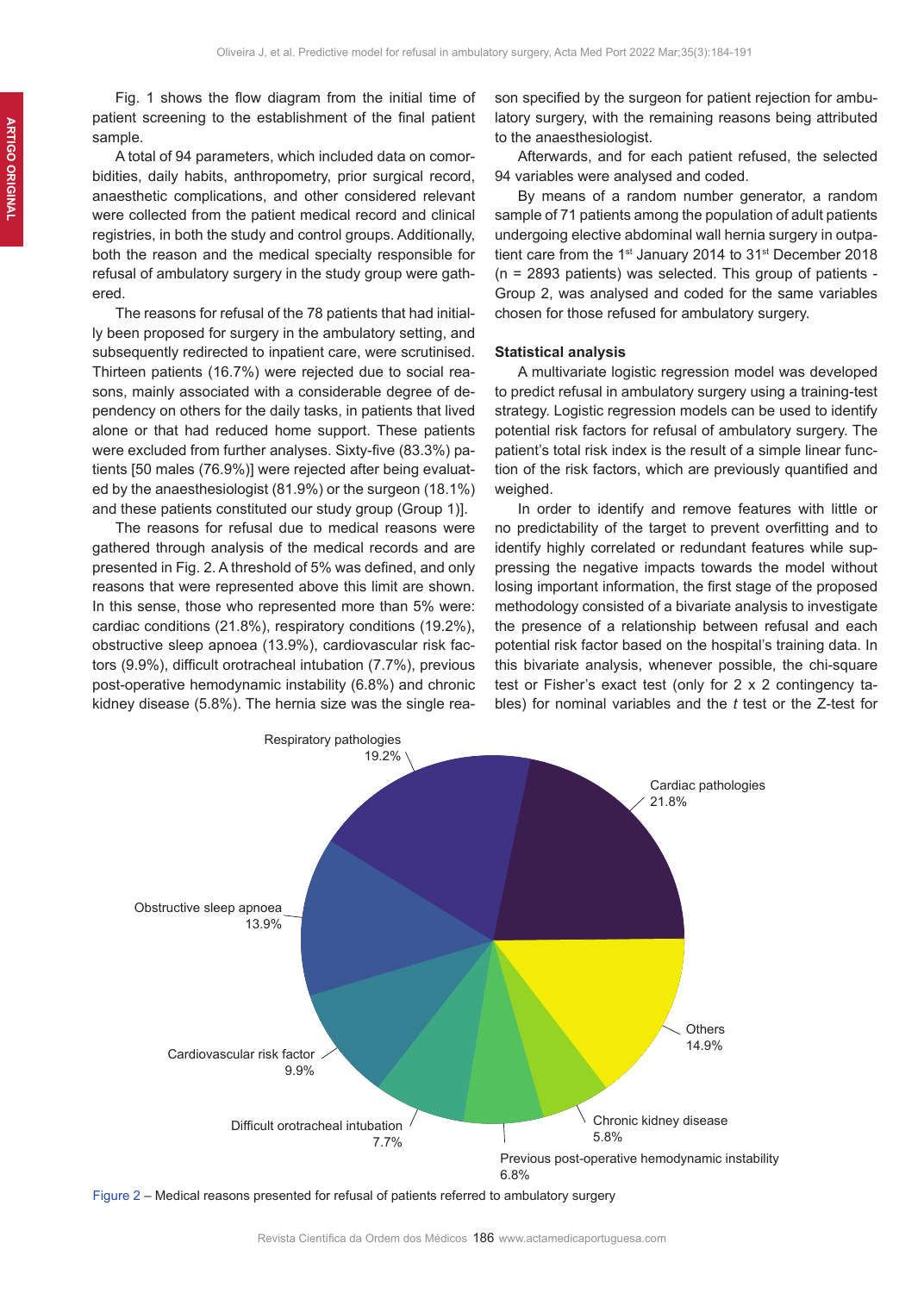continuous variables were applied.

The potential risk factors examined included comorbidities, daily consumption of alcohol and tobacco habits, anthropometric indicators, prior surgical record, anaesthetic complications, and other relevant considerations. The risk factors that were significantly related with refusal of ambulatory surgery were considered as a natural candidate for independent variables in the multivariate logistic regression model.

In order to identify which variables best predicted whether a patient was likely to be rejected, a multivariate logistic regression model with stepwise forward variable selection method was then estimated. All variables with *p* < 0.10 were included in the final model. The discrimination power of the final predictive model was evaluated with the C-statistic (also called as area under the receiver operating characteristic curve, AUC) and the Hosmer-Lemeshow test was used to evaluate the goodness of the fit (calibration).

The third step of the proposed methodology included the prediction index for refusal in ambulatory surgery (IRAS) derivation. This index was developed as a score system that is easy to use and that requires simple calculations. IRAS is given by the sum of points assigned to each category of the significant risk factors. The point value for the *j*-th category of the *i*-th risk factor was defined as the ratio between the respective regression coefficient, *β<sup>i</sup>*,*<sup>j</sup>* , and its standard error  $se_{_{ij}}$  (normalization), and this ratio was rounded to the nearest integer.

Finally, the risk score was validated using a test group (n = 62 patients) - validation cohort - consisting of patients that underwent elective abdominal wall hernia surgery in random time points during 2019, in either inpatient or ambulatory setting.

All the data analysis was performed in R, version 3.5.2 (Foundation for Statistical Computing, Vienna, Austria).

# **RESULTS**

Among the candidate predictors, based on 94 different clinical parameters, there are 15 significant risk factors. Table 1 presents the univariate frequencies and prevalence (%) for all significant candidate predictors in both groups. Data is presented as frequencies (prevalence in percentage) for categorical variables and as mean ± standard deviation for the age variable.

## **Multivariable analysis**

The 15 significant risk factors identified in bivariate analysis were considered as potential predictors in a multivariate logistic regression model, with stepwise forward variable selection method.

Table 2 presents the results of a logistic regression model that was developed to predict refusal for ambulatory surgery.

From these 15, and using a stepwise strategy, only five were considered significant namely, the presence of type 2 diabetes mellitus, presence of higher physical status classification according to the American Society of Anaesthesiologist [(ASA) 3/4], history of prior malignancy, history of prior abdominal surgery and usage of antiplatelet agents. All risk factors were associated with a very high risk of refusal for ambulatory surgery (odds ratio – OR - range between 3.455 for history of prior abdominal surgery and 49.155 for the presence of higher physical status classification ASA 3/4). The predictive performance of the refusal prediction model was assessed by calibration and discrimination. The model fit the data well in terms of discrimination (AUC = 0.806) and

|  |  | Table 1 - Significant risk factors for refusal of ambulatory surgery |  |
|--|--|----------------------------------------------------------------------|--|
|  |  |                                                                      |  |

| <b>Risk factor</b>                              | Group 1<br>$(n = 65)$ | Group 2<br>$(n = 71)$ | p value* |
|-------------------------------------------------|-----------------------|-----------------------|----------|
| Age (years)                                     | $65.50 \pm 12.93$     | $53.86 \pm 11.75$     | < 0.001  |
| High blood pressure                             | 37(57.0)              | 16(23.0)              | < 0.001  |
| Dyslipidemia                                    | 31(48.0)              | 11(15.0)              | < 0.001  |
| Type 2 diabetes mellitus                        | 18 (28.0)             | 3(4.0)                | < 0.001  |
| <b>Atrial fibrillation</b>                      | 9(14.0)               | 1(1.0)                | 0.007    |
| Obstructive sleep apnoea under Ci-PAP           | 11(17.0)              | 1(1.0)                | 0.002    |
| Chronic kidney disease                          | 9(14.0)               | 0(0.0)                | 0.001    |
| History of prior malignancy                     | 12(18.0)              | 3(4.0)                | 0.013    |
| Prior abdominal surgery                         | 22(34.0)              | 11(15.0)              | 0.012    |
| Previous acute coronary syndrome                | 6(9.0)                | 0(0.0)                | 0.028    |
| Cardiac ischemia                                | 13(20)                | 0(0.0)                | < 0.001  |
| Chronic obstructive pulmonary disease           | 14 (21.2)             | 2(2.7)                | < 0.001  |
| Severe physical status classification (ASA 3/4) | 56(86.0)              | 9(13.0)               | < 0.001  |
| Usage of hipocoagulants                         | 9(14.0)               | 1(1.0)                | 0.008    |
| Usage of antiplatelet agents                    | 27(42.0)              | 2(3.0)                | < 0.001  |

Group 1: refused patients; Group 2: non-refused patients.

ASA: American Society of Anesthesiologists; ASA 3/4: severe physical status (class 3 and class 4).

**\*** With the exception of the age variable, whose *p*-value is associated with a t-test, the remaining p-values are associated with the chi-square test of independence.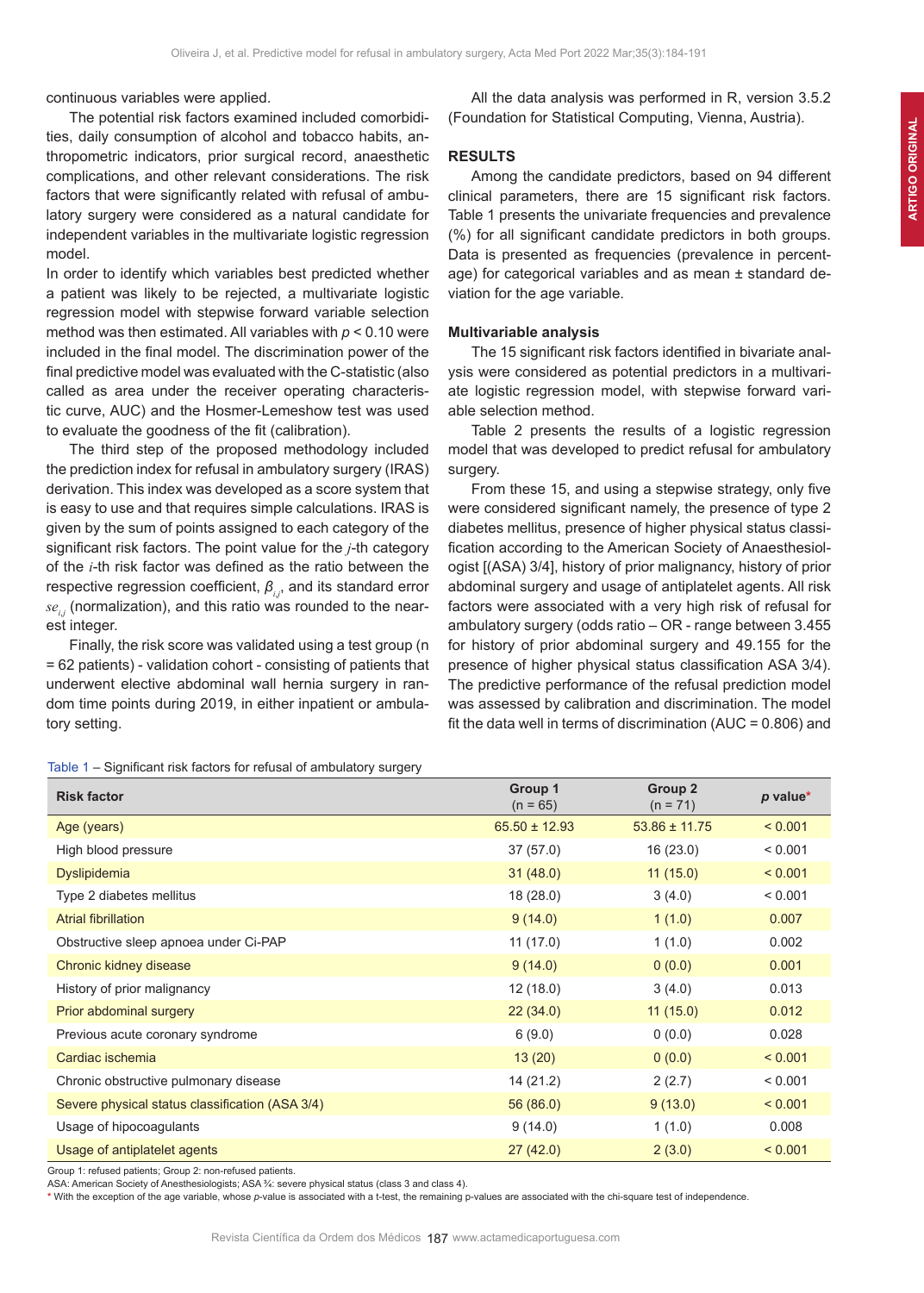#### Table 2 – Logistic regression model to predict refusal of ambulatory surgery.

| <b>Risk factor</b>                              | <b>Coefficient</b> | <b>OR [90% CI]</b>       | p value |
|-------------------------------------------------|--------------------|--------------------------|---------|
| Type 2 diabetes mellitus                        | 2.686              | 14.669 [2.982, 72.154]   | 0.006   |
| Severe physical status classification (ASA 3/4) | 3.895              | 49.155 [15.532, 155.555] | < 0.001 |
| History of prior malignancy                     | 2.654              | 14.518 [2.653, 79.441]   | 0.009   |
| Prior abdominal surgery                         | 1.240              | 3.455 [1.006, 11.866]    | 0.098   |
| Usage of antiplatelet agents                    | 3.243              | 25.600 [4.309, 152.066]  | 0.003   |

Intercept: -3.455. OR: odds ratio; CI: confidence interval

#### Table 3 – Score associated with refusal of ambulatory surgery

| <b>Risk factor</b>                              | Category                     | <b>IRAS</b>   |
|-------------------------------------------------|------------------------------|---------------|
| Type 2 diabetes mellitus                        | No (reference)<br><b>Yes</b> | $\Omega$<br>3 |
| Severe physical status classification (ASA 3/4) | No (reference)<br>Yes        | 6             |
| History of prior malignancy                     | No (reference)<br><b>Yes</b> | $\Omega$<br>3 |
| Prior abdominal surgery                         | No (reference)<br>Yes        |               |
| Usage of antiplatelet agents                    | 0 (reference)<br>>1          | $\Omega$<br>3 |
| <b>Risk index</b>                               |                              | $0 - 17$      |

calibration (*p* = 0.113 in Hosmer-Lemeshow goodness-of-fit test).

#### **Refusal probability for ambulatory surgery using IRAS**

Depending on the power of the selected predictors measured by regression coefficients and corresponding precision, an index for refusal in ambulatory surgery (IRAS) was developed as a score system that is easy to use and that requires simple calculations. All factors included in the index are categorical with two categories. The point value for the *i*-th risk factor was defined as the ratio between the regression coefficient,  $β<sub>i</sub>$ , and its standard error (normalization), and this ratio was rounded to the nearest integer.

Table 3 and Appendix 1 (see Appendix 1: https://www. actamedicaportuguesa.com/revista/index.php/amp/article/ view/15733/Appendix\_01.pdf) present the point values for all significant risk factors identified in the logistic regression model. Excluding reference categories, which were given zero points, point values ranged from two for the history of prior abdominal surgery to six for the presence of severe physical status classification (ASA 3/4). The index IRAS

Table 4 – Risk estimation (%) associated with refusal of ambulatory surgery

| <b>IRAS</b><br>score | <b>Estimated</b><br>risk | <b>IRAS</b><br>score | <b>Estimated</b><br>risk |
|----------------------|--------------------------|----------------------|--------------------------|
| 0                    | 3.855                    | 9                    | 95.095                   |
| $\mathcal{P}$        | 13.672                   | 11                   | 98.711                   |
| 3                    | 23.939                   | 12                   | 99.347                   |
| 5                    | 55.419                   | 14                   | 99.833                   |
| 6                    | 71.185                   | 15                   | 99.916                   |
| 8                    | 90.704                   | 17                   | 99.979                   |

ranges from 0 to 17 points, 0 for a patient without any risk factors and 17 for a patient with all the five risk factors.

In order to estimate a probability of refusal  $(\hat{p})$ , a new univariate logistic model was adjusted using the value of the IRAS index as predictor and the refusal (binary variable) variable as dependent variable. The estimated logistic regression equation may be written as:

$$
\hat{p} = \frac{1}{1 + e^{(-3.216 + 0.687 \times IRAS)}}
$$

where - 3.216 is the intercept of the univariate logistic regression model and 0.687 is the constant of the scoring system.

Table 4 and Fig. 3 show the estimated risk (predicted probabilities) of refusal for ambulatory surgery for each risk score. The estimated risk ranged from 3.855% for a patient with a score of 0 and 99.979% for patients with score 17.



Figure 3 – Estimated probability (estimated risk) of refusal of ambu-<br>latory surgery using IRAS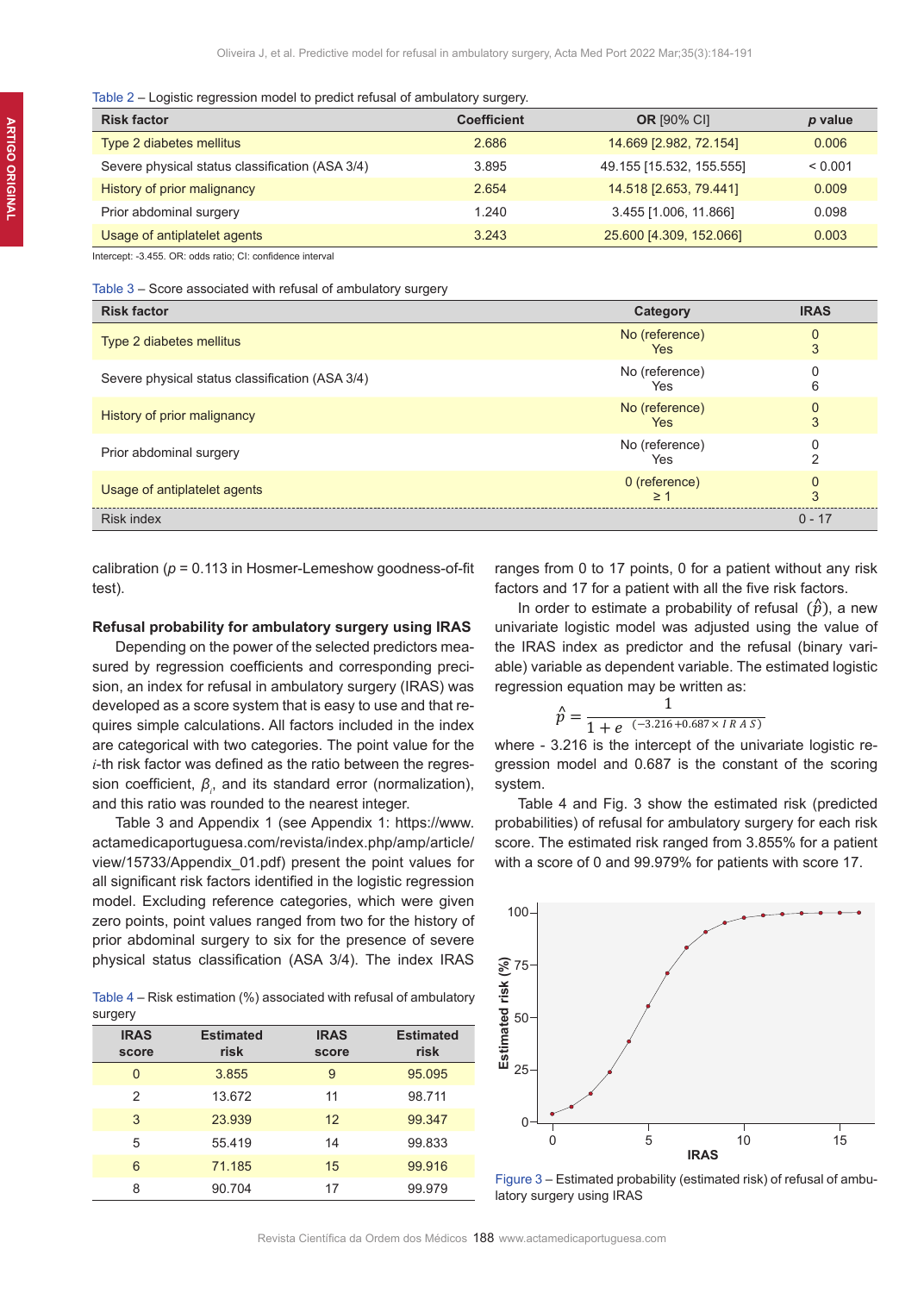|                 | Refused patients $(n = 31)$ |                           |              | Non refused patients $(n = 31)$ |                           |  |  |
|-----------------|-----------------------------|---------------------------|--------------|---------------------------------|---------------------------|--|--|
| <b>IRAS</b>     | <b>Estimated risk</b>       | <b>Number of patients</b> | <b>IRAS</b>  | <b>Estimated risk</b>           | <b>Number of patients</b> |  |  |
| $\mathbf{0}$    | 3.855                       |                           | $\mathbf{0}$ | 3.855                           | 16                        |  |  |
| 2               | 13.672                      |                           | 2            | 13.672                          | 4                         |  |  |
| $5\overline{)}$ | 55.419                      | 3                         | 3            | 23.939                          |                           |  |  |
| 6               | 71.185                      |                           | 6            | 71.185                          | $\overline{2}$            |  |  |
| 8               | 90.704                      | 5                         | 8            | 90.704                          |                           |  |  |
| 9               | 95.095                      | 4                         | 12           | 99.347                          |                           |  |  |
| 11              | 98.711                      | $\overline{2}$            |              |                                 |                           |  |  |
| 12              | 99.347                      |                           |              |                                 |                           |  |  |
| 14              | 99.833                      | 5                         |              |                                 |                           |  |  |
| 17              | 99.979                      | 2                         |              |                                 |                           |  |  |

| Table 5 – IRAS associated with refusal of ambulatory surgery for test patients |  |  |  |
|--------------------------------------------------------------------------------|--|--|--|
|--------------------------------------------------------------------------------|--|--|--|

In order to use the IRAS in clinical practice, a threshold must be defined in order to rule out the refusal for ambulatory surgery. This threshold may be adjusted in order to obtain certain pre-requisites, for example, to obtain a certain positive predictive value (IRAS makes a positive prediction – refusal – and the patient is really refused) or a certain negative predictive value (IRAS makes a negative prediction – no refusal – and the patient isn't refused). We can also choose a threshold to rule out refusal for ambulatory surgery that ensures a certain probability of refusal. For example, defining five points as a threshold - that is, patients who score less than five should be proposed for ambulatory surgery - implies that, for a patient with a predicted risk less than 50% (Table 4), the model will not refuse him for ambulatory surgery.

The model was tested in a group of randomly chosen 62 patients undergoing abdominal wall hernia surgery during 2019. Within the 62 patients, 31 had been initially refused for ambulatory surgery based on the clinical registries.

Table 5 presents the value of IRAS for the 62 test patients. IRAS ranged from 0 (estimated risk = 3.855%) to 11 (estimated risk = 98.711%) in the non-refused patient group, and from 0 (estimated risk =  $3.855%$ ) to 17 (estimated risk = 99.979%) in the refused patients group.

A threshold equal to five points meant a positive predictive value (or true positive) of 93.550% and negative predictive value (or true negative) of 87.100%, as detailed in Table 6.

# **DISCUSSION**

Outpatient or ambulatory surgery is established nowadays in most western societies as a safe and effective way to perform certain surgical protocols. Its implementation is also advancing in developing countries as well.<sup>8,9</sup>

Outpatient surgery allows reduced hospital stays with

|  |  | Table $6$ – Positive and negative predictive values for the model |  |  |
|--|--|-------------------------------------------------------------------|--|--|
|  |  |                                                                   |  |  |

| <b>Real\Model</b> | Not refused | Refused   |
|-------------------|-------------|-----------|
| Non refused       | 87.10%      | $12.90\%$ |
| Refused           | 645%        | 93.55%    |

lower rates of hospital-acquired infections and associated comorbidities and improved cost effectiveness. Overall, and based on the literature, patients are satisfied with outpatient procedures.10,11

The progress in terms of anesthetical and minimally invasive surgical protocols has allowed the inclusion of clinically more complex patients in an ambulatory setting in a wider range of medical specialties. Given the technical evolution regarding equipment and procedures, it is expected that this trend will continue in the coming future.<sup>12-15</sup>

Due to the current demand for ambulatory procedures by both patients and institutions, an efficient management of enrolled patients is of utmost importance to ensure the adequate sustainability of the ambulatory surgery process, allowing more patients to be operated with progressively shorter surgery waiting lists.

We observed that a percentage of patients initially proposed for outpatient surgery are rejected and redirected to inpatient care where they have to enrol in another waiting list, which leads to additional morbidity time and loss of active days, until undergoing surgery. This study determined which variables are relevant to the physician in order to reject or accept a patient for ambulatory surgery and developed a mathematical model using data from patients with abdominal wall hernia that predicts the probability of acceptance/rejection of a given patient. Furthermore, we tested the model in a random group of new patients with good results. One should bear in mind, however, that the variables and methodology chosen are applied to abdominal wall hernia. Although the same principles and methods may apply to other conditions, these are valid in this specific context.

This 5-year retrospective analysis shows that the majority of patients refused for ambulatory surgery were declined due to medical reasons. The reasons for this refusal, as described in clinical records and individual registries), are not entirely objective for defining a standard profile of a patient to be rejected.

Due to this observation, a randomly selected group of patients that was referred and underwent abdominal wall hernia surgery in ambulatory setting was used for comparison with the group of rejected patients. After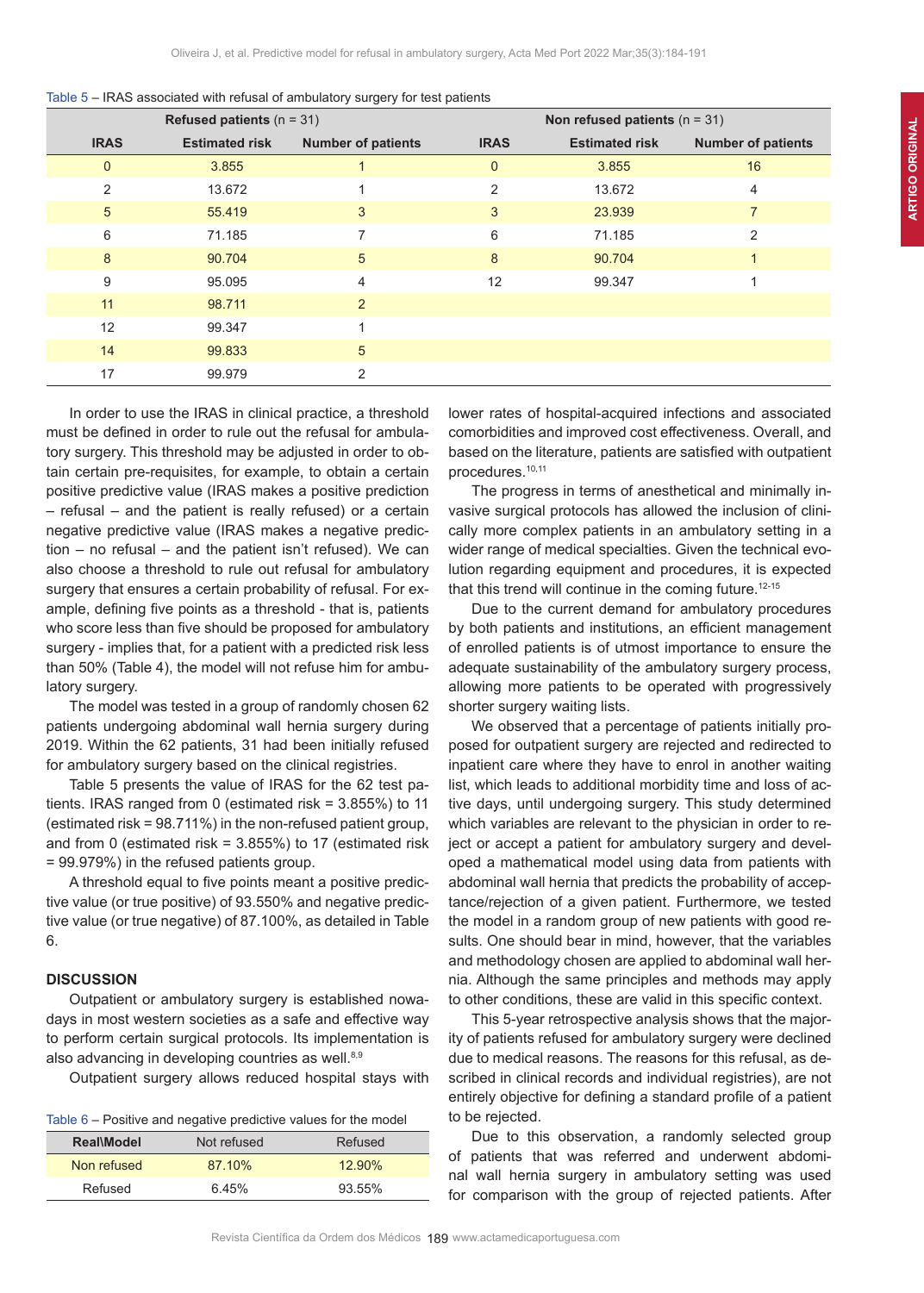analysing both groups, it was observed that patients refused for ambulatory surgery were older, had a higher proportion of cardiovascular risk factors such as high blood pressure, dyslipidemia and type 2 diabetes mellitus. This group also had a significantly higher proportion of atrial fibrillation, ischemic cardiopathy, history of acute coronary syndrome, chronic kidney disease, chronic obstructive pulmonary disease, obstructive sleep apnea under Ci-PAP, and prior abdominal surgery. Finally, they also presented higher ASA Physical Status scores and had a significantly higher use of hypocoagulant and antiplatelet drugs.

Overall, one can state that the rejected patients were older patients with more conditions and more comorbidities and that, although the reasons for refusal are not objectively defined in the medical registries, these are in fact related with the specific pathological conditions and comorbidities. Such a detailed analysis is, to our knowledge, novel considering the current state of the art.

Using logistic regression analysis, a predictive model based on AUROC was built. It considers each individual patient based on his/her profile for the 94 variables studied for the conception of the model and estimates the probability of rejection/acceptance for ambulatory surgery.

Testing of a randomly selected group of patients out of our study group was performed in order to assess the accuracy of the model. A total of 62 patients that underwent abdominal wall hernia surgery during 2019 were randomly selected and evaluated. The model presented a concordance statistic (C-statistic) of 0.86. The C-statistic for a logistic regression model, a measure of goodness of fit for binary outcomes in a logistic regression model, is a commonly used statistic that measures discrimination. It generally lies between 0.5 and 1 with values close to 0.5 representing poor discrimination between patients (in this case rejected/ accepted) and values closer to 1 representing good discrimination. Based on the literature, our model is considered a strong predictive model.<sup>16,17</sup> It can be a valid tool to aid in the medical decision of referral of a given patient to either inpatient or ambulatory care. Due to its construction, the input of data on conditions and comorbidities of a specific patient can be converted to a user-friendly tick box algorithm, which instantly delivers a probability of rejection/acceptance. In primary care for example, physicians can consider this information in their decision to direct a patient with an abdominal wall hernia to outpatient or inpatient care. In this way, a more informed decision is made on whether to send a patient, in order to more rapidly and effectively solve his/her medical issue.

Based on the analysed data, a patient proposed for ambulatory surgery that was declined, has a statistically significant additional waiting period of 11 months until surgery  $(571 \pm 324 \text{ days})$ , as compared with a similar patient undergoing surgery in outpatient care (240 ± 169 days) (*p* < 0.05). This represents an added burden in terms of morbidity time and loss of working days. Moreover, a more precise and informed referral might save human and financial resources if one considers the enrolment in medical and nursing appointments, in both outpatient and inpatient scenarios.

There are inherent limitations to this study. Firstly, the study describes the reality of a third line specialised central hospital in Western Europe. The habits and conditions of patients may not necessarily be generalizable to other populations although, in the authors' perspective, the results are expected to reflect the trends at a similar societal level.

Secondly, the model was built based on a 'template' of abdominal wall hernia surgery which constitutes a limitation in terms of broadness. However, this study shows that the reasons for refusal are mostly related with the individual profile of patients rather than the underlying condition itself. Therefore, it is reasonable to assume that its use can be adjusted to other surgical conditions not only within General Surgery but also in other medical specialties where ambulatory surgery is an alternative.

Moreover, the attribution of a level index based on the beta coefficient of the logistic regression model might overlook some aspects related with the clinical value of each particular variable. Finally, some limitations in the clinical application of the current model might be present due to the lack of external validation.

Focusing on future improvements of the healthcare system, strategies to cope with the reasons for refusal of a given patient in an outpatient setting can be described. For example, if one considers obstructive sleep apnea, a protocol and supportive guidelines to be followed can be developed for managing such patients. Ultimately, it would enable their inclusion as successfully treated patients in an ambulatory setting.

#### **CONCLUSION**

We analysed the reasons of refusal of a series of patients in an outpatient setting using five year-retrospective data from patients with abdominal wall hernias. When comparing these with patients that successfully underwent ambulatory surgery because of the same condition, we observed that certain comorbidities and conditions are significantly more prevalent in the refused population. Based on this observation, a mathematical model was developed by means of a logistic regression analysis and successfully tested in a group of new patients. It predicts, with good accuracy, which patients have a higher likelihood of being rejected or accepted for ambulatory surgery. Such a tool can be made accessible by a user-friendly interface that can aid in the decision of referring a specific patient to either inpatient or outpatient care. Indeed, the trend in most western societies is to reinforce ambulatory care in medical institutions while maintaining the possibility for either inpatient or outpatient care. This study can contribute to a reduction in waiting time until surgery, with less morbidity time and improved quality of life for patients, along with added efficacy in terms of healthcare management.

# **AUTHORS CONTRIBUTIONS**

JO, SR, MC: Conception and draft. Data acquisition and